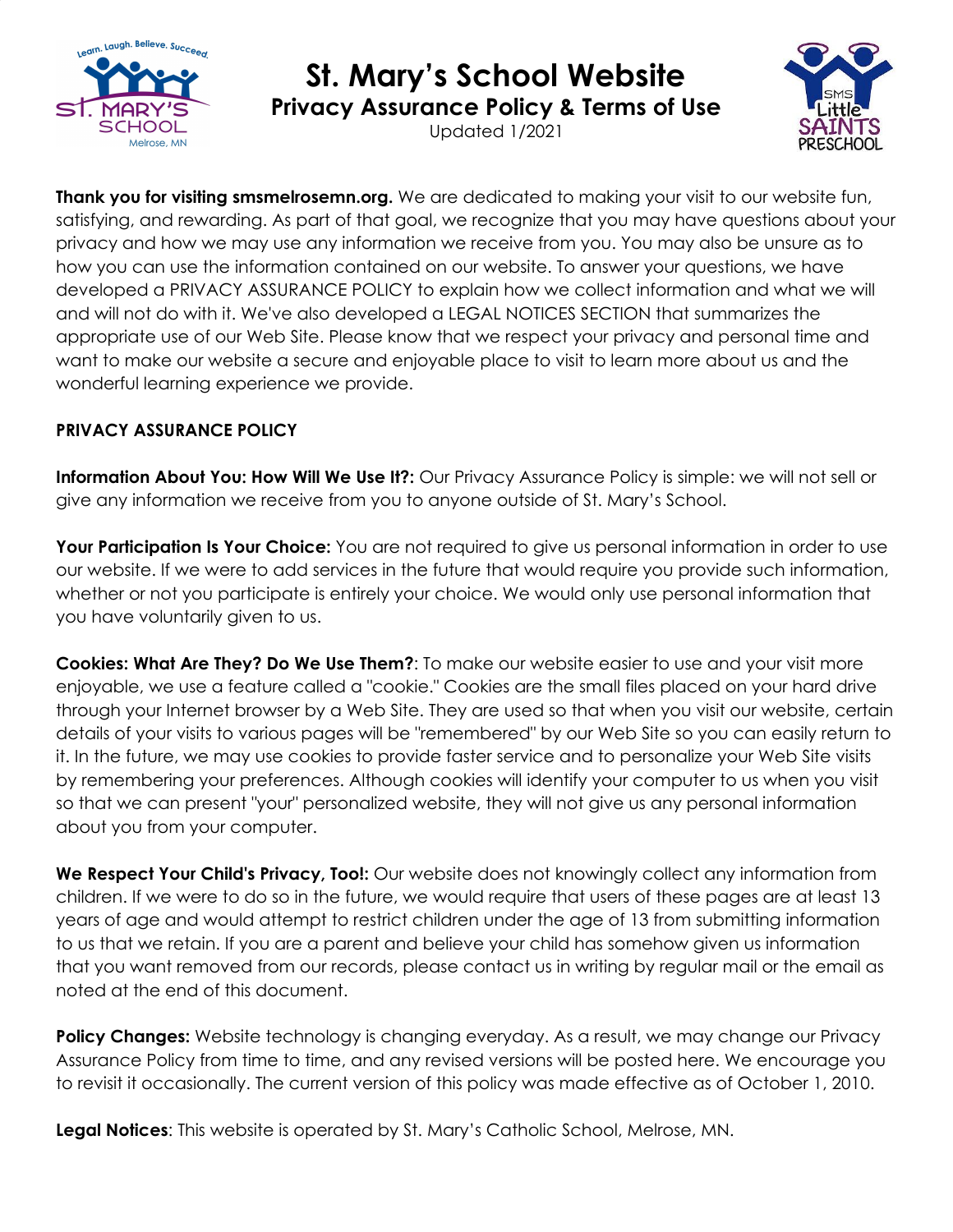**Terms & Conditions For Use Of Our Website:** Please take a few minutes to read the following Terms and Conditions. By using our Web Site you agree to the Terms and Conditions, which may change from time to time. We encourage you to revisit the Terms and Conditions occasionally.

**Content Ownership:** All of the content you see and/or hear on our website, including, for example, the page headers, images, graphics, audio clips, video clips, and text are owned by or licensed to St. Mary's Catholic School or its affiliates. You have our permission to download, print, and store one machine readable copy and one print copy per page for your personal, noncommercial use only. You must obtain our written permission if you otherwise wish to copy, modify, publish, distribute, or transmit any of our content. You may not change or remove any trademark, copyright, or other notice.

**Site Information:** While St. Mary's School uses reasonable efforts to include accurate and up to date information in the Site, we make no warranties or representations as to the accuracy, correctness, reliability, or otherwise with respect to such information and assumes no liability or responsibility for any omissions or errors (including, without limitation, to typographical errors and technical errors) in the content of the Site.

**Submissions To Our Website:** We welcome your submissions to our site. All submissions, including comments, remarks, suggestions, graphics, ideas, and any other information you submit to us will be the exclusive property of St. Mary's School. When you make a submission to our website, you automatically assign all worldwide rights in the submission to St. Mary's School. We will be entitled to use, copy, disclose, publish, and distribute any material in your submission for any purpose. For this reason, we request that you not submit any material which you consider confidential.

**Disclaimers Of Warranties:** Blame our lawyers for these capital letters! OUR WEBSITE IS OPERATED ON AN "AS IS" BASIS, WITHOUT REPRESENTATIONS OR WARRANTIES OR ANY KIND. WE DISCLAIM ANY AND ALL REPRESENTATIONS AND WARRANTIES WITH RESPECT TO OUR WEB SITE AND ITS CONTENTS, WHETHER EXPRESSED, IMPLIED OR STATUTORY, INCLUDING WARRANTIES OF TITLE, MERCHANTABILITY, AND FITNESS FOR A PARTICULAR PURPOSE. WE DO NOT REPRESENT OR WARRANT THAT (1) THE INFORMATION ON THE WEBSITE IS ACCURATE, COMPLETE OR CURRENT, (2) THE WEBSITE WILL OPERATE WITHOUT ERROR, (3) THE WEBSITE IS FREE FROM DEFECTS, VIRUSES, OR HARMFUL MATERIALS, OR (4) YOUR USE OF THE RECIPES AND OTHER CONTENT ON OUR WEB SITE WILL PRODUCE SUCCESSFUL RESULTS.

**Web Site Links:** We may link you to other websites for your convenience, but you must make your own decision about the content of and your interaction with any other website.

**Limitation of Liability:** ST. MARY'S SCHOOL WILL NOT BE LIABLE FOR ANY DIRECT OR INDIRECT LOSSES OR DAMAGES AS A RESULT OF YOUR USE OF OUR WEBSITE OR INABILITY TO USE OUR WEBSITE. THIS APPLIES TO ALL LOSSES OR DAMAGES OF ANY KIND, WHETHER SPECIAL, CONSEQUENTIAL, INCIDENTAL OR EXEMPLARY, INCLUDING LOSS OF DATA OR PROFIT, LOSS IN CONTRACT, NEGLIGENCE OR OTHER TORTIOUS INTERFERENCE. THIS IS TRUE EVEN IF ONE OF OUR REPRESENTATIVES HAS BEEN ADVISED OR SHOULD HAVE KNOWN OF THE POSSIBILITY OF SUCH DAMAGES. IF YOU ARE DISSATISFIED WITH OUR WEBSITE OR ANY CONTENT ON OUR WEBSITE, OR WITH THE TERMS AND CONDITIONS DESCRIBED HERE, THEN YOUR SOLE REMEDY IS TO DISCONTINUE USING OUR WEBSITE. YOUR USE OF OUR WEBSITE IS AT YOUR OWN RISK. IN SOME STATES THE LAW MAY NOT ALLOW US TO LIMIT OR EXCLUDE OUR LIABILITY FOR INCIDENTAL AND CONSEQUENTIAL DAMAGES, SO THIS LIMITATION MAY NOT APPLY.